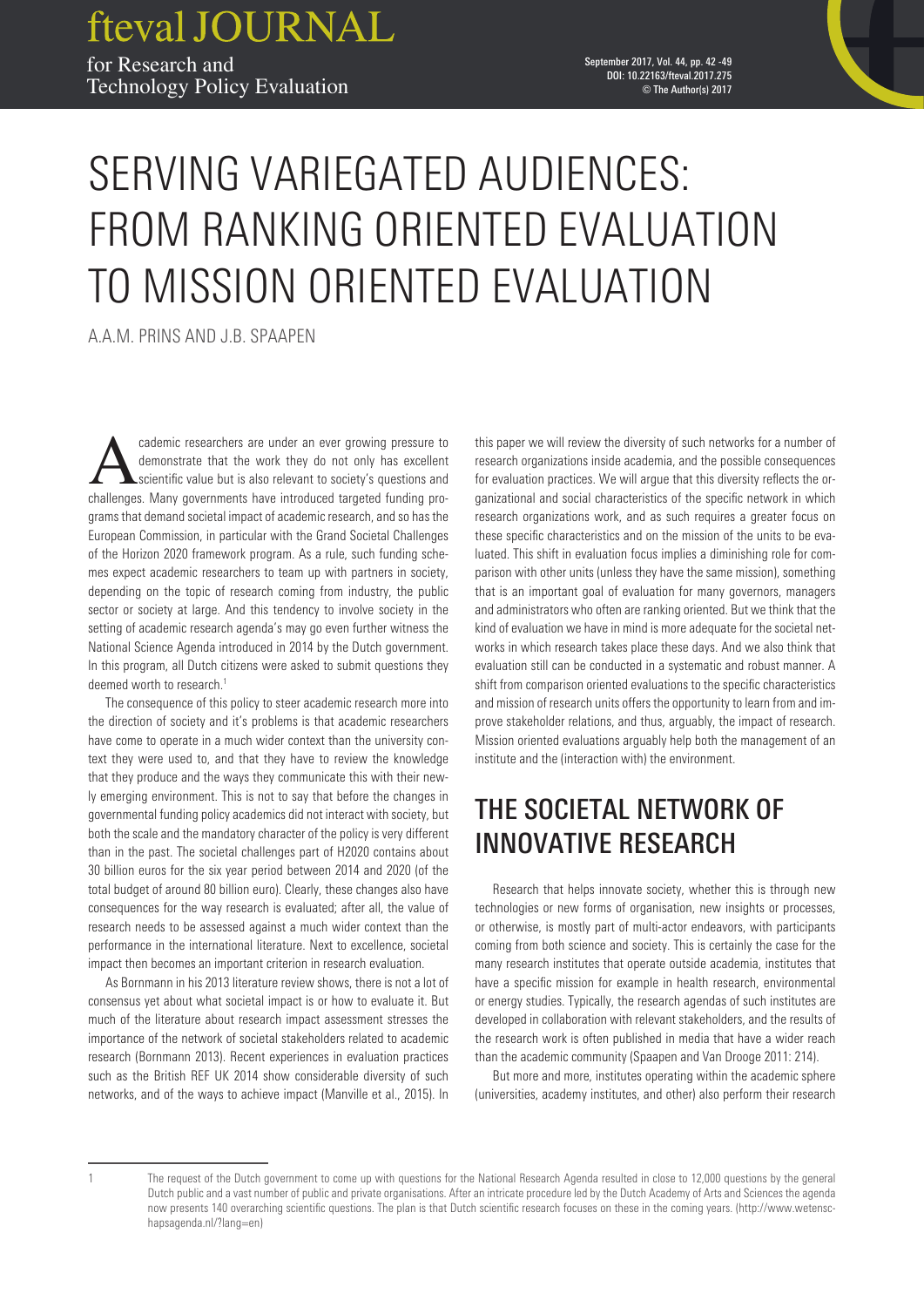in the context of issues and challenges in policy or society at large. The networks that are formed by these wider communities are as a rule more diverse and often also more temporary than traditional academic networks. Both researchers and policy makers have to review their perspective on this position, both in terms of how they interact with the broader environment (for example with regard to their research agenda) and in terms of how they assess the success of new forms of collaboration. The networks are characterized by a variety of scientific stakeholders (various disciplines) and stakeholders from society, be it industry, government or society at large. Somehow, all these different backgrounds, interests and work practices have to be attuned in new arrangements in which goals, performance and monitoring and evaluation have to be elaborated. Elsewhere, we have collaborated with many colleagues to analyse such networks and researched what the consequences could be for the evaluation (www.siampi.eu).<sup>2</sup> The analysis there focused on the different types of interactions that take place between the stakeholders in such networks of research and innovation: (1) Direct, in the sense of "personal" interactions that evolve around face-to-face encounters, or through phone, email or videoconferencing; (2) Indirect interactions through some kind of material "carrier": these include texts such as policy reports, protocols, books, music scores and questionnaires as well as artefacts such as websites, software, exhibitions, devices; and (3) Material interactions occur when potential stakeholders engage in a financial contribution, a contribution "in kind," or when facilities are shared (Spaapen and Van Drooge 2011). To research these interactions SIAMPI used a variety of methods, most of them stakeholder oriented. Among them were face-to-face interviews with academics and societal stakeholders and focus groups.

In a number of experimental studies in the Netherlands ideas developed in the SIAMPI project were tested, with a particular focus on hybrid forms of output and on the composition of the stakeholder context.<sup>3</sup> Hybrid output is a product or performance based on robust scientific work directed towards a broader audience than fellow researchers. Most often, this regards documents like books or articles that are not published in the regular scientific journals (for articles) or as scientific monographs (for books). There is also a growing variation of hybrid output such as films, (serious) games, protocols. In this paper, we limit ourselves to the various forms of written output.

We researched this by using the method of contextual response analysis (CRA) to trace the uptake of hybrid output in the environment of academic research groups. The idea is to see whether this approach, that we will explain in more detail further on, can help institutes to present their wider relevance in a convincing way in the context of the Dutch national evaluation system, the Standard Evaluation Protocol (SEP 2015-2021). In preparation of the national research evaluations (every six years in the Netherlands) all academic research institutes in the Netherlands have to produce so-called self-evaluation reports in which they also address the wider context of research<sup>4</sup>. Also, a number of non-academic publicly funded research institutes, have taken the SEP as their evaluation model, often in adapted form.

The changing policy context is difficult for all academic researchers, but we noticed something interesting when talking to researchers in the areas of the social sciences and the humanities. Many of the fields in these areas, having difficulties with evaluation systems that primarily focus on bibliometric indicators, and on international comparison, saw in the shifting focus in evaluation discussions (to societal impact) an opportunity to develop assessment procedures that were more adequate to the work they did for variegated audiences. A lot of work in social sciences and humanities are oriented towards issues outside academia, serving variegated societal areas like health and wellbeing, politics, education, culture, migration, etc..<sup>5</sup> That kind of work is often not very visible in the international databases that underpin the majority of the bibliometric indicators. That is the main reason the gathered deans of the Dutch humanities faculties decided in 2015 to start a project in which they wanted to develop a humanities specific evaluation protocol that at the same time would fit into the ruling national SEP protocol. Part of this paper is based on work we are conducting for that project which is expected to finish by the end of 2016. Next to that, we conducted a study for a broad social science institute of the University of Amsterdam. This way, we were able to take a closer look at research in the humanities and social sciences. In this paper, we focus on our review of the hybrid output of both the social science institute which has a broad palette of research interests and of a number of Dutch research schools in the humanities. Research schools organize researchers from various universities on the basis of their research interest. Most of these schools contain a variation of (sub)disciplines.

### VARIATION IN PUBLICATION PATTERNS AND STAKEHOLDER CONTEXT

What the social science research institute and the humanities research schools have in common is that they are academic, but at the same time strive to conduct research that is not only scientifically excellent but also to a certain extent addresses socially relevant issues. In other words, they adhere to the growing demand from the government to become more relevant for societal challenges and questions.<sup>6</sup> Research topics thus more and more have to be relevant for the scientific community and for society at large. And, all these institutes have to find

<sup>2</sup> SIAMPI was an FP7 project aiming at finding new ways to assess social impact. It stands for Social Impact Assessment Methods for research and funding instruments through the study of Productive Interactions between science and society.

<sup>3</sup> Studies included CPB Netherlands Bureau for Economic Policy Analysis, The Netherlands Institute for Social Research SCP, PBL Netherlands Environmental Assessment Agency, WODC Research and Documentation Centre of the Ministry of Security and Justice, Ministry of Foreign Affairs. More information can be found at www.adprins.nl and at the site of PBL for the following study: A.A.M. Prins, Contextual Response Analysis of reports of the Netherlands Environmental Assessment Agency PBL, Groningen 2012;

<sup>4</sup> All publicly funded research in the Netherlands is evaluated once every six years via the so-called Standard Evaluation Protocol (SEP): http://www.vsnu.nl/sep

<sup>5</sup> See for example Federation 2017

<sup>6</sup> In its vision on science and science policy for the next decade, the Dutch government distinguishes three main themes: excellent research, maximum social impact and cradle for young talent (Wetenschapsvisie 2025, The Hague 2014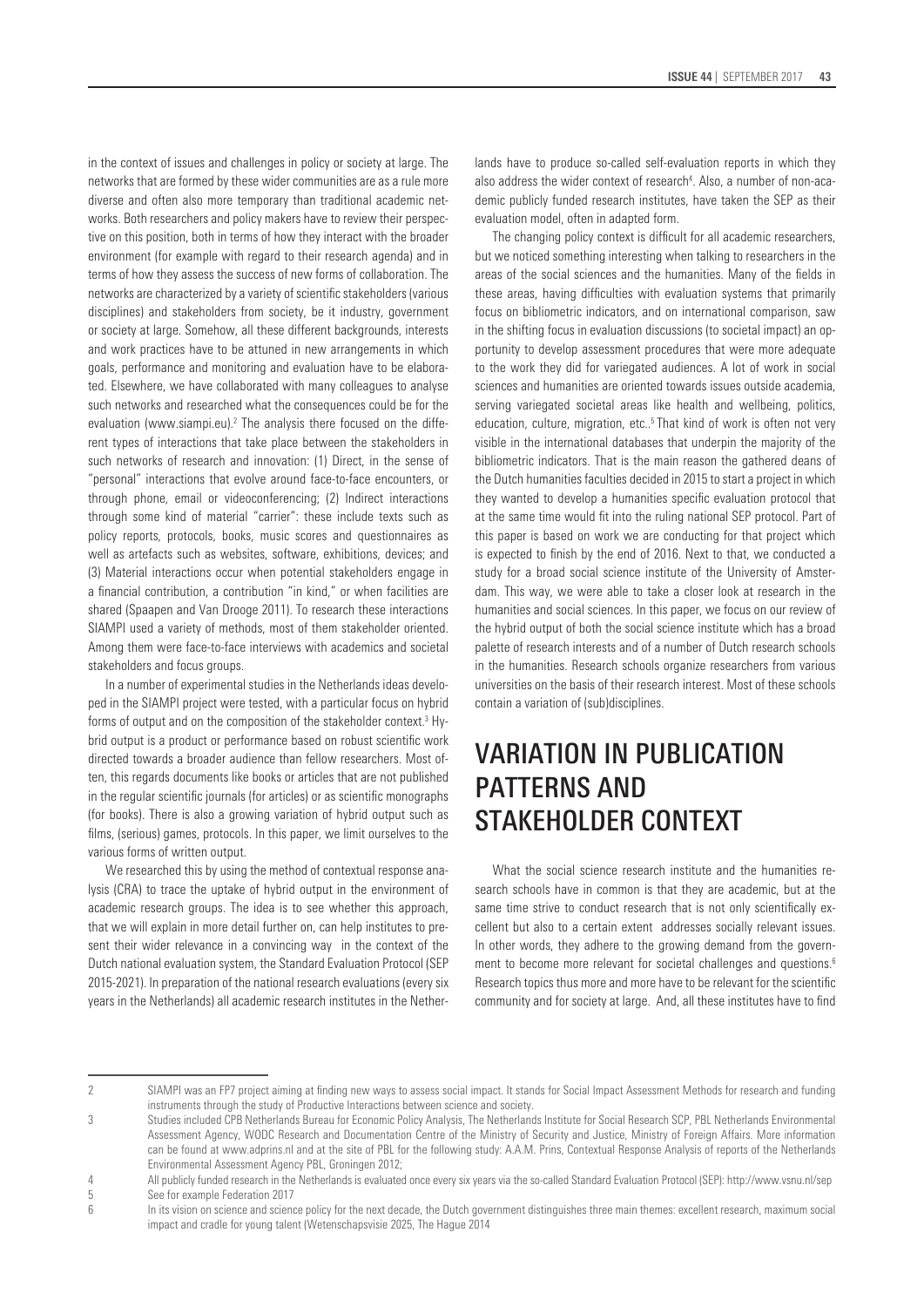ways to involve stakeholders that are important for their work. These stakeholders vary from context to context, , and can vary from local, regional or national governments to schools, to hospitals to industry to NGO's or society at large. If such stakeholders are to be involved in developing the research agenda, it is necessary to know who are relevant stakeholders and what they are picking up from the research that is published. In the following, we will use a method, the Contextual Response Analysis (CRA) to gather information about the uptake of research output by the wider societal environment of an institute.

Arguably, the balance between the two goals of producing results for science and for society depends to a certain extent on the policy context in which these institutes operate, including reward systems and local incentives. Researchers in academia have been rewarded until now mainly for their contributions to the scientific debate, i.e. articles in international journals (for AISSR) and books (for the humanities faculties). Our approach aims at gaining more insight about the context by tracing output and getting information about the various stakeholders that are interested in the research produced by these institutes. The method has profited much from the general trend towards open access, which has made it much easier to trace variegated forms of output. As all of these institutes serve public goals, their output follows governmental (and in fact European) policy towards open access, and now as a rule is made publicly available, in print and via websites. The publications of the institutes we studied may thus reach different stakeholders both inside and outside academic circles and governments, which is pertinent to the evaluation of the innovation processes in which these institutes take part.

In the following we shortly present the social science institute and the humanities research schools. The Amsterdam Institute for Social Science Research (AISSR) unites all social science research of the University of Amsterdam. The research program focuses on the functioning of contemporary societies and their interrelationships from historical, comparative and empirical perspectives. The research program is organized into thematically focused groups with an anchor in one or more of the represented disciplines: sociology, geography, planning & development studies, political science and anthropology. According to its mission, AISSR aims to contribute to public debates on key issues – specifically contributing to interventions that address pressing societal problems – and to engage with relevant stakeholders.

In the case of AISSR the research we did was experimental in the sense that the management of this social science institute was interested to see whether our approach would give them new insights into the visibility of their output for a variety of stakeholders inside and outside academia. They agreed to participate in experimenting with our approach and use the outcomes in their respective self-evaluations. The study served to help both the development of our approach and to help the management of the institute to present themselves in a broader perspective related to their environment.<sup>7</sup> The five sections of AISSR came forward with a list of 127 hybrid publications.

The examples of the research schools in the humanities are taken from a broader exploratory study aiming at the development of indicators of quality and relevance of research in the Humanities in The Netherlands. The expected result of the exploratory study is a guide that helps researchers to work with the national protocol SEP 2015-2021 that in its current form was judged not fit for humanities research. The study, commissioned by the deans of all humanities faculties in The Netherlands, has invited the seventeen research schools to participate in the development of the indicators. The schools include a wide range of domains in the Humanities, including vested fields such as Archeology, Cultural History, Political History, Arts, Literature, and Theology and Religion Studies, and also multidisciplinary fields such as Cultural Studies or Media Studies.

The management of the humanities faculties we studied had a broader interest than the management of AISSR. They were looking for an approach that would help them to produce narratives for the national evaluation protocol SEP 2015-2021. So far, they found the protocol not fit for evaluation of the kind of research they conduct, and too much geared towards evaluation mechanisms used in the STEM fields. They were particularly interested in hybrid forms of output and ways to evaluate them because these kinds of products are becoming a typical output for humanities research, well aware that academic output could imply societal impact by uptake and use in non-academic settings.

It was decided to work according to a bottom up procedure, giving the field maximum opportunity to influence the approach. All humanities research schools received a questionnaire intended to elucidate characteristics of the research culture of each school asking what channels of communication (journals, publishers) are important for the domain of the school, and what the various academic and other audiences are that they aim at serving. The boards of the research schools appointed panels of prominent members of the schools in order to answer the questionnaire. This resulted in lists of journals and publishers, along with numerous suggestions of other types of research outcomes, such as catalogues, databases, software or documentaries. With regard to questions about hybrid publications the panels identified a number of specific publications that show characteristics of hybrid publications, addressing multidisciplinary audiences in academia and beyond.

While we cannot draw robust conclusions on the basis of the number of publications submitted (we did not ask for a specific number of publications), it is notable that there were differences between fields that might indicate differences in the use of hybrid publications. Eleven panels mentioned in total 156 different hybrid outputs, ranging from five for Archeology to 20 for Gender Studies and 47 for Arts. Hybrid outputs mostly included books and volumes but also catalogues and presentations of exhibitions (Arts), or compendia (Political History).

In both studies the selection of hybrid publications has been performed by researchers working in the respective fields of social sciences and humanities. However, as we shall argue on the basis of a brief systematic analysis of the societal and scientific reception of a selection of these publications, the hybrid characteristics can be demonstrated by showing the attention of stakeholders. For our argument, those publications have been selected that had notable societal impact (as indicated with CRA) and notable numbers of citations as indicated in Google Scholar as a measure of academic impact (Prins et al. 2016).

<sup>7</sup> Some of the material presented here is also published in J.B. Spaapen, A. Prins, Contextual evaluation of multi-, inter-, and transdisciplinary research, in: Bernard Hubert et Nicole Mathieu et al. (Eds) Interdisciplinarités entre Natures et Sociétés, Peter Lang, 2016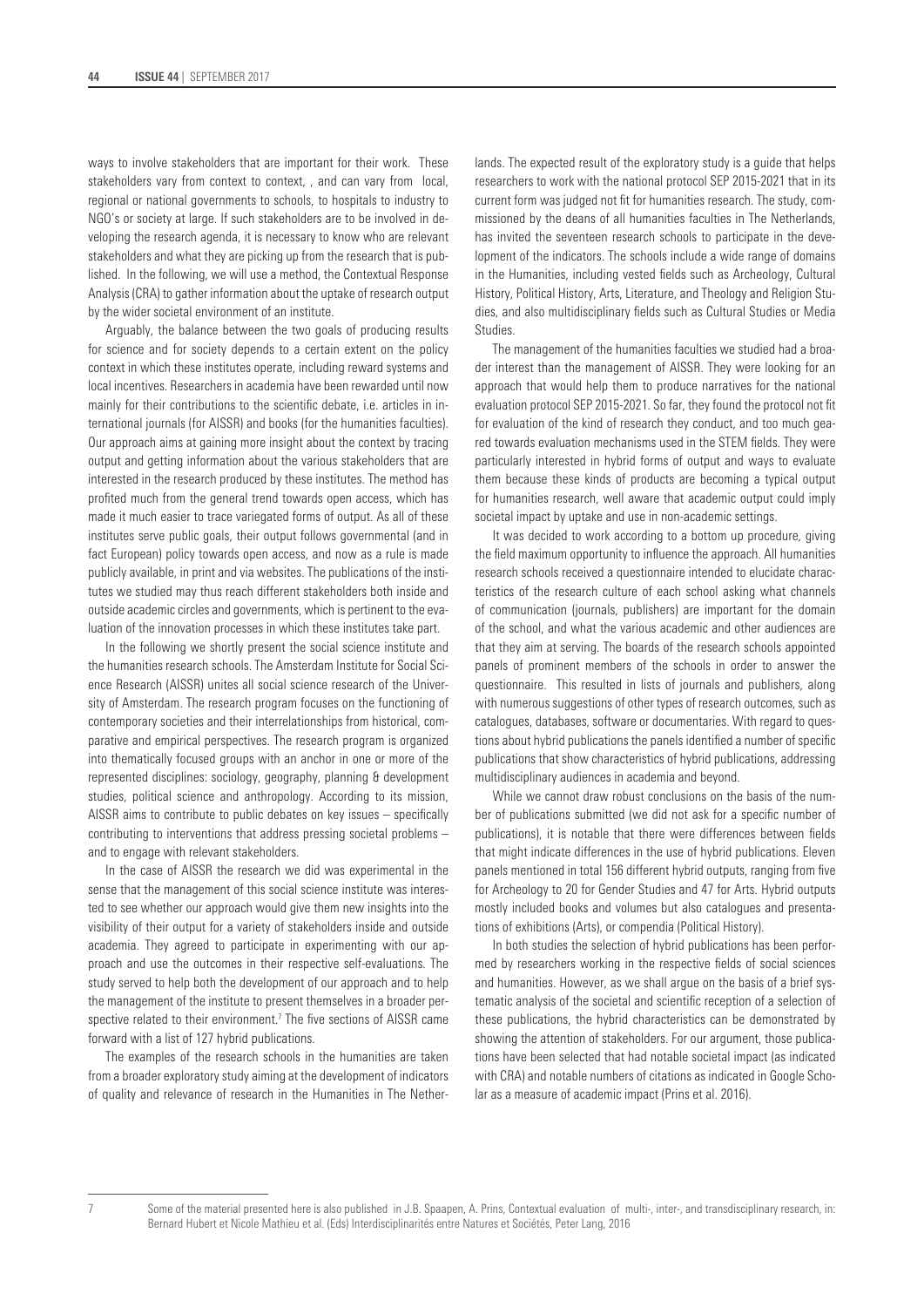#### THE METHOD: CRA

In all cases we present here we gained insight in the variation of output and stakeholders by applying the Contextual Response Analysis (CRA). The analysis is based on an assumption similar to citation analysis, namely that identifiable and unique traces of a publication found on the internet and in specialized databases represent meaningful forms of use, in particular if these traces are linked to identifiable and relevant users. Firstly, traces on the internet and in specialized databases are not arising from publications but from the actions of users that can be seen as a response to the publication even though the nature of this response is unknown. Secondly, by paying close attention to the identification of the users, the response can be placed in context. Identifying users is in part necessary to exclude traces that cannot be regarded as a meaningful response such as those traces that emerge due to fully automated editing of websites. Identifying users also offers the opportunity to place the response into a context of use, such as characterized by the domain in which the response emerges (e.g. News media), or by the characterization of the user on the basis of social function or social-economic sector (e.g. Education, Individuals (Blogger), For-Profit Services etc.). An implication of the method is that the empirical data about use are restricted to traces of users that maintain institutional structures and related infrastructure, in the form of websites and databases. As with any analysis based on internet traces, the societal use by the unconnected population or by those who have little means or time to maintain websites or blogs goes unnoticed. However, the method attempts to focus particularly on the variety of use, comparing both the diversity of use of various products of one institute and the diversity among users among different institutes.

The Contextual Response Analysis is about interest and uptake. It has been developed to shed light on the stakeholder environment by identifying who in the environment of the research group or institute is interested in what is produced by the researchers. To be able to trace the interest of stakeholders and the uptake of articles, reports and other output (films, exhibitions), it is a crucial prerequisite that stakeholders of whatever background have open access to the output of a group or institute.

For this paper, we have focused on one specific form of output: publications. Specific keywords from titles of publications were scrutinised by using search engines such as Google, Yahoo and Bing and also Google Scholar. The results include the complete set of search results of each search engine.<sup>8</sup> The websites, blogs and other (social media) traces that bear references to the publications are identified for various characteristics. These include the social or economic sector in which the referring site operates, such as for example the cultural sector (museums, cultural magazines or blogs devoted to culture), the sector of education, of government, of the health sector or other characterizations that are expected to be relevant for the mission of the investigated research unit. Next, the referring websites, blogs and other traces are also characterized for their function, i.e. their specific communicative role in the sector (does the site belong to a library or repository, a knowledge platform, a book seller, a professional association, a for- profit or non-profit enterprise or an event such as a lecture or conference, or a blog, a publisher etc.). This way the environment can be charted by identifying stakeholders using these publications, and knowledge can be gathered about the uptake of research and the diversity of stakeholders in non-academic as well as academic settings.

In all cases we found a variety of stakeholders related to the output.

This is evident from figures 1 and 2 that show response profiles of the most prominent sectors of stakeholders of the institutes, vis-a-vis a selected number of publications that we analyzed. The selection was done by the board of the institutes on the basis of what they perceived as publications that represent best the societal mission of their institute. The profiles are based on the number of stakeholders that refer to a specific publication. The CRA method excludes self-references as well as references by frequently referring book sellers, publishers and libraries. References in scientific journals are also excluded since indexing of scientific journals is more systematically done by Google Scholar than by Google or Bing, and would lead to confounded results in any comparison with Google Scholar results.

### ACADEMIC PUBLICATIONS AS HYBRIDS

In the social sciences and humanities the route for societal use of scientific research is often conceived as taking place via popularizations or via reports that address the articulated demands of policy makers, clients and sponsors. However, the route of popularization implies for many a separation of academic and public debate. As our results also show, such a separation is not a prerequisite in the communication with non-academic users as the academic arguments are also relevant for these audiences.

This comes to the fore in the societal use made of hybrid publications. In the case of AISSR, stakeholders are found both in the societal domain, with sites regarding the higher education sector or other academic professionals (including for profit as well as public services) and in the scientific domain. Table 1 shows five frequently used publications of AISSR combined with the numbers of citations as derived via Google Scholar. Clearly, these are not popularizations but hybrid publications, intended as academic publications that serve both scholarly and societal needs.

<sup>8</sup> In other studies in which we applied this method the results of these internet search results have also been compared to those in specialized databases such as Lexis Nexis. In this paper, however, we compare only results of searches on the internet with searches in Google Scholar.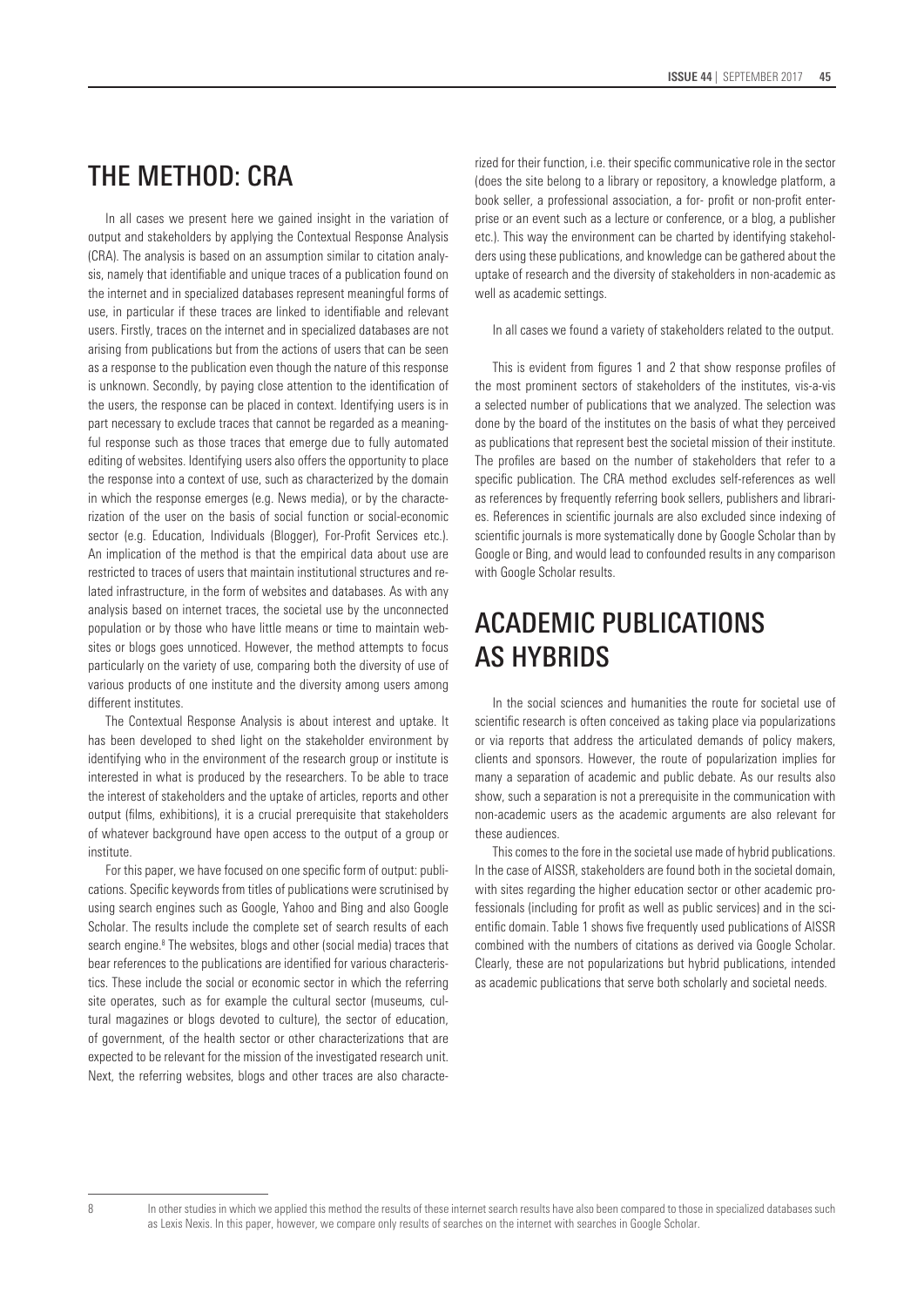|                                                                                                                                                    | Kind of publication | Societal use (= Number<br>of unique users)1) | Scientific impact (Citations in<br><b>Google Scholar)</b> |
|----------------------------------------------------------------------------------------------------------------------------------------------------|---------------------|----------------------------------------------|-----------------------------------------------------------|
| A. Mol, The Logic of Care, Health and the Problem of Patient Choice, 2008/ Logica van het<br>zorgen, v Gennep 2005 (Dutch version of the book)     | <b>Book</b>         | 48/36                                        | 77/532                                                    |
| <b>E. Tonkens, Mondige Burgers, Getemde</b><br>Professionals, Marktwerking, Vraagsturing en Professionaliteit in de Publieke Sector, NIZW,<br>2003 | <b>Book</b>         | 69                                           | 179                                                       |
| Dekker, Paul, T. Van der Meer, and I. De Goede. "Continu onderzoek burgerperspectieven."<br>Kwartaalbericht 2009 (2009).                           | Panel               | 57                                           | 16                                                        |
| P. Geschiere, The Perils of Belonging, Autochthony, Citizenship and Exclusion in Africa and<br><b>Europe, Univ. of Chicago Press, 2009</b>         | <b>Book</b>         | 30                                           | 281                                                       |
| M. Wolsink, Wind power implementation, Renewable and Sustainable Energy Reviews,<br>2007                                                           | Scientific Article  | 27                                           | 354                                                       |

**Table 1**: Five frequently used AISSR publications used both on internet (Google and Bing) and cited by Google Scholar.

1) Societal use without self-references as well as frequently referring booksellers, publishers, libraries and exclude references by scientific journals

The societal use of hybrid publications also emerges from a more detailed analysis of the stakeholders of the selected products analyzed here. More than one third of the stakeholders are active in the sector of education and research, of which half of them universities or research institutes, often also related to curricula in higher education. We also found stakeholders in a rather variegated context, ranging from democracy projects in Botswana, firms of lawyers in Bangladesh, to bloggers on developments in the National Health Service in the UK, to Dutch local authorities and management consultancies in health care.

In fig. 1 we show the results of a CRA of five hybrid publications of AISSR. Two publications in Dutch were written primarily with the dual purpose of reaching scientific as well as Dutch professional audiences. The book Logica van het Zorgen, the Dutch version of The Logic of paper by the environmental geographer Wolsink, Wind Power Implementation in the scientific journal Renewable and Sustainable Energy Reviews) nevertheless have varied societal stakeholders. Firstly, these publications are used in curricula of universities and in research institutes. Also, advocacy groups are among the more frequent stakeholders. The book about citizenship draws attention from civil activist groups, academic circles outside universities involved in international politics, democracy and citizenship, while the paper about wind energy draws attention from advocacy groups pro and contra wind energy. The volume by Van der Meer is a series with yearly updates about citizens' experiences in relation to government and governance. The volumes are often used by local and regional governments and also by researchers.

**Figure 1**: Societal use of AISSR publications according to sector, numbers of stakeholders

Care, is an anthropological and philosophical study of the concept of care in the context of the commercialization of health care practices. It is used by professional organizations delivering or supporting health care, academic hospitals, higher education curricula and health care insurances. The book frequently reaches knowledge platforms on health care, blogs of health care professionals concerned with the developments in health care and also for profit services involved in innovating health care. Also various advocacy groups, including professional organizations and patient groups use this book. The sociological study Mondige Burgers (Expressive Citizens) aims to address the strained relation between vocal citizens and professional expertise, which again leads to use by for-profit organizations with a mission in innovating professional expertise, blogs, and advocacy groups. Two other AISSR studies with a more academic intent (a scholarly book



by the anthropologist & sociologist Geschiere, The Perils of Belonging, Autochthony, Citizenship and Exclusion in Africa and Europe, and a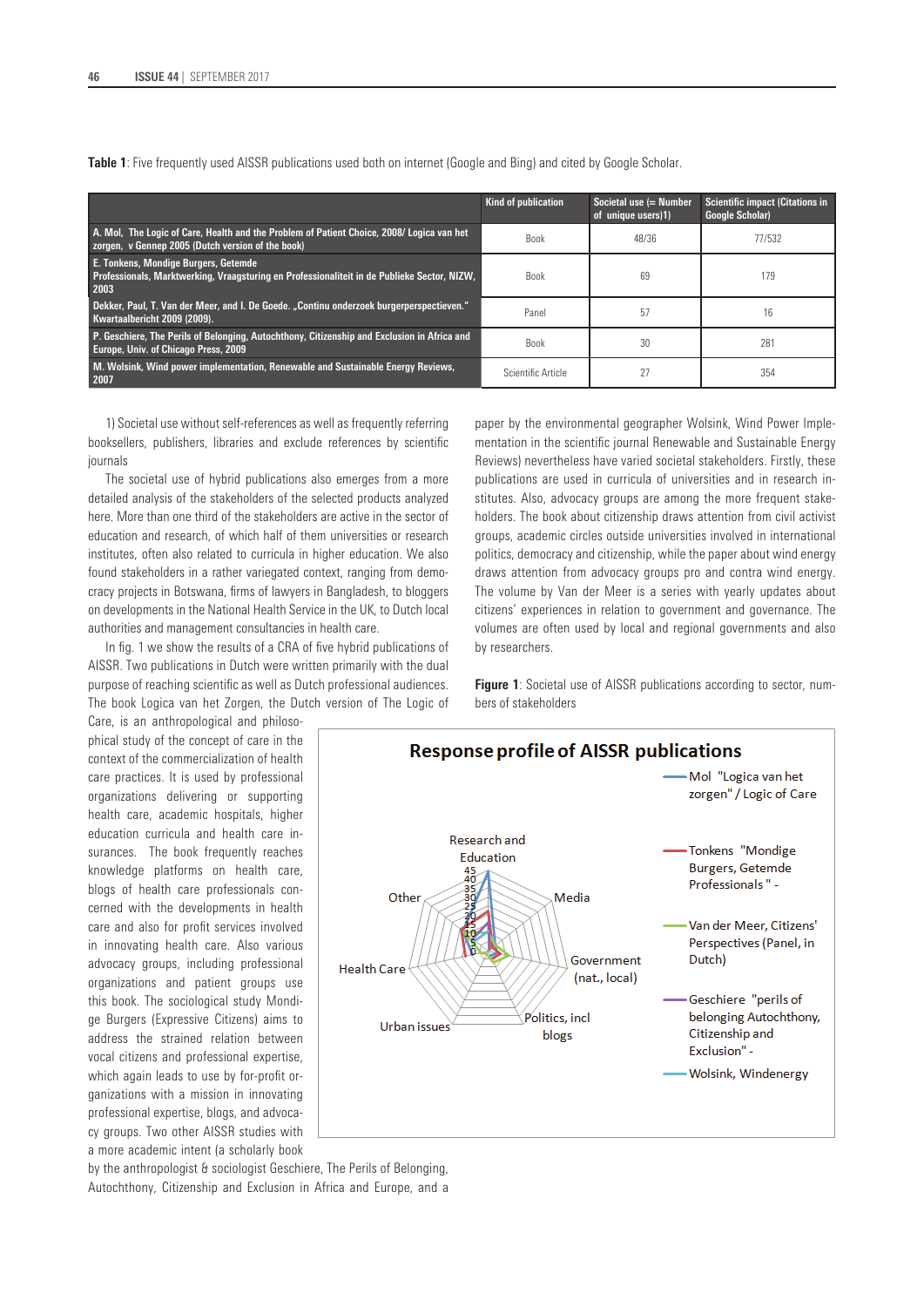In a similar way, the hybrid characteristics of the publications in the Humanities can be demonstrated quantitatively. The 127 publications put forward by a number of panels have been investigated initially by using Google as a search engine. As this resulted in a vast number of different websites (over 13.000) a selection of the publications has been investigated further for various characteristics. This allows also excluding various search results that do not reflect the kind of productive interaction specified in the SIAMPI approach. Among these are web shops, booksellers, and also publishers, or libraries and repositories. As references found with generic search engines from scientific journals indicate communication within the field of academia rather than societal communication, these results also have been excluded.

Although each of these publications has drawn attention of societal stakeholders, their reception among academics too is noticeable in citations found with Google Scholar, characterizing the publications as hybrids (table 2).

| <b>Table 2:</b> Thirteen frequently used Humanities publications used both on |  |
|-------------------------------------------------------------------------------|--|
| internet and cited by Google Scholar.                                         |  |

|                                                                                                                                                        | Google<br><b>Scholar</b><br><b>cites</b> | $#$ net<br>societal<br><b>stakeholders</b> | Panel                                       |
|--------------------------------------------------------------------------------------------------------------------------------------------------------|------------------------------------------|--------------------------------------------|---------------------------------------------|
| Annemarie Mol (2003) The Body<br><b>Multiple Duke University Press</b>                                                                                 | 3359                                     | 86                                         | Science and<br>Technology<br><b>Studies</b> |
| José van Dijck. The Culture of<br><b>Connectivity: A Critical History of Social</b><br>Media. Oxford: Oxford UP, 2013.                                 | 729                                      | 87                                         | Literature<br>Studies                       |
| James C. Kennedy, Nieuw Babylon in<br>aanbouw. Nederland in de jaren zestig<br>(Amsterdam 1995: Boom) (1)                                              | 280                                      | 132                                        | Political<br>History                        |
| Piet de Rooy, Republiek van<br>rivaliteiten. Nederland sinds 1813<br>(Amsterdam: Metz & Schilt 2002) (2)                                               | 151                                      | 46                                         | Political<br>History                        |
| Ernst van de Wetering. Rembrandt.<br>The Painter at Work, AUP, 1996.                                                                                   | 150                                      | 106                                        | Arts and Art<br>History                     |
| Trudy Dehue (2008) De depressie<br>epidemie, Amsterdam: Augustus                                                                                       | 103                                      | 206                                        | Science and<br>Technology<br><b>Studies</b> |
| Frits van Oostrom, Het woord van eer<br>(1987) & Wereld in woorden (2013)                                                                              | 74                                       | 22                                         | Philosophy                                  |
| Leo Lucassen & Jan Lucassen,<br>Winnaars en verliezers. Een Nuchtere<br><b>Balans Van Viifhonderd Jaar Immigratie</b><br>(Amsterdam: Prometheus, 2011) | 65                                       | 84                                         | <b>Economic</b><br>History                  |
| M. de Winkel, Fashion and fancy:<br>dress and meaning in Rembrandt's<br>paintings, Amsterdam (AUP) 2006                                                | 49                                       | 45                                         | Arts and Art<br>History                     |
| Henk te Velde, Stijlen van<br>Leiderschap. Persoon en politieke van<br>Thorbecke tot Den Uyl (Amsterdam:<br>Wereldbibliotheek 2002) (3)                | 41                                       | 47                                         | Political<br>History                        |
| Marita Mathijsen, De gemaskerde eeuw.<br>Amsterdam, Querido, 2002. 268 pp.                                                                             | 38                                       | 57                                         | Cultural<br>History                         |
| Floris Cohen, Herschepping van de<br>wereld. Het Ontstaan Van De Moderne<br>Natuurwetenschap Verklaard.<br>Amsterdam, Bert Bakker, 2008. 299 pp.       | 35                                       | 66                                         | Cultural<br>History                         |
| Wagenaar, Town planning in the<br>Netherlands since 1800, 2011                                                                                         | 25                                       | 10                                         | Arts and Art<br>History                     |

From an academic perspective these publications reflect broad academic arguments of historical, philosophical and sociological background, often offering also critical perspectives. In this sense, the reception among academics may extend disciplinary boundaries.

Such broad perspectives extending disciplinary boundaries are widely valued by academic and non-academic audiences alike. This is the case with publications such as Cohen's book about the history of the natural sciences (Herschepping van de Wereld), Mathijsen's study of mentality in nineteenth century Netherlands, or Van Oostrom's history of court culture in The Netherlands (Woord van Eer).

Hybrids are often also topical to existing political and cultural debates, offering information, insights and perspectives on current or recent phenomena, such as Kennedy's study about Dutch culture in the 1960s (Nieuw Babylon), or Te Velde's study about leadership in Dutch politics (Stijlen van Leiderschap), or De Rooij's historical account of how rivalry has shaped Dutch politics throughout the last two centuries (Republiek van Rivaliteiten), or Van Dyck's Culture of Connectivity, a critical history of social media, such as Facebook, Twitter, Youtube and Wikipedia. They received much attention in blogs, curricula at other universities, or knowledge platforms in education. These historical books are not only reviewed in journals and books but also used by politicians, op-ed writers and (local) governments.

Topical is also Mol's book, The Body Multiple, addressing issues with an ethnographic analysis on the various perspectives and practices related to atherosclerosis giving insight in both doctors and patient narratives. The book has been reviewed in non-academic journals, and referred to in blogs (social media), knowledge platforms and by non-academic associations, in a wide variety of sectors.

Hybrid work may also imply or involve audiences in specific sectors. This is the case with Van de Wetering's book about working methods of Rembrandt. Since this book addresses also issues about authenticity, users in the cultural sector are keen to use and also discuss or debate this work because of the implications of assigning particular paintings or drawings to Rembrandt. Similar professional interest can be noted for the book on Town Planning by Wagenaar, with users in architecture and urban planning.

The topical nature of many hybrids can also lead to fierce debate. This is the case with Lucassen's book offering many facts and perspectives on the heavily contested issue of immigration, with references from bloggers, opinion makers in weeklies, politicians and interest groups working for refugees. Another example of a hybrid sparking fierce public debate is the historical and philosophical study about the rise of the diagnosis of depression by Dehue (Depressie Epidemie)<sup>9</sup>. The study received considerable media attention and also the Dutch award for best science communication book in 2009 by the Dutch Science Foundation NWO. The award praised the book to present "work that is relevant both scientifically and in society". The laudation read that "with historical analysis and well-funded methodology and analysis in science theory […] and genuine apprehension about recent developments unmasks as unreliable ice what has been held for solid foundation". However, academic psychiatrists were less taken away by the book, criticizing it as "a poisonous broth that is harmful … one is almost to compare it with Fitna" (a controversial film by the Dutch populist politician Geert Wilders).10 The book led to many appearances

<sup>9</sup> Disclosure: Prins is the partner of Dehue. The selection of the book as a hybrid, however, was done by the panel of the school for Science, Culture and Technology Studies.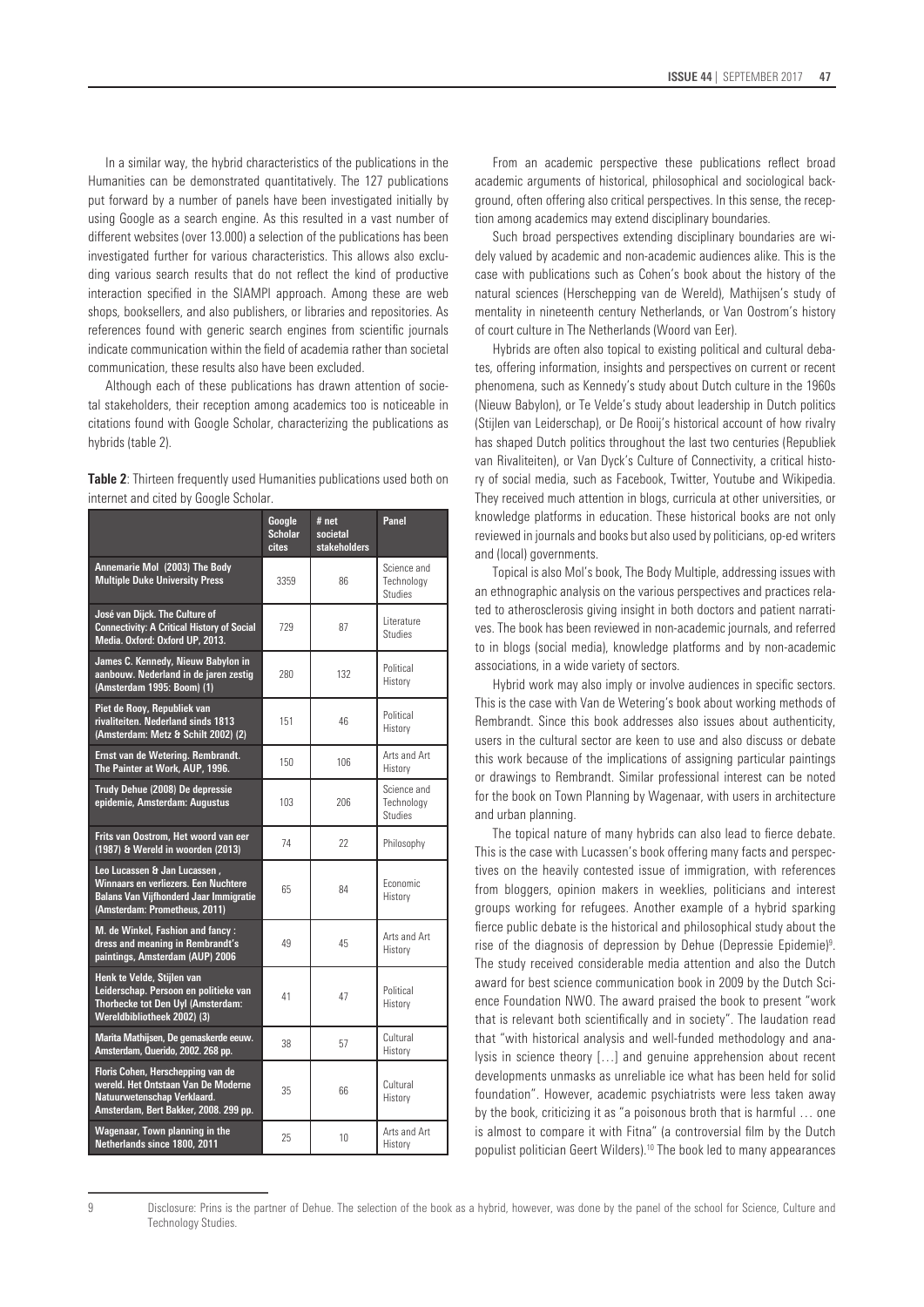on tv-shows and radio, interviews in and contributions to newspapers and weekly's, lectures for professional and non-professional audiences, and invitations for parliamentary special committees on health.

**Figure 2** Societal profile of publications in Humanities



outside, they are always under pressure to perform evaluations that do not divert too much from what is prevailing. This tension shows for example in the mission statement of AISSR, where it reads that there is ample room for researchers to invest in creative and unusual approaches, rather than holding to a demand-driven research agenda. But at the same time, it is the policy of this institute to allow for a wide diversity of publication types, including monographs, contributions in newspapers as well as articles in journals. This enables groups and

prohibit stakeholder connections, it does complicate the evaluation of researchers' output. As institutes are competing with other institutes for funds and material support, within the university but also

> publication channels. We see something similar with the output in the Humanities research schools. The variegated output of these schools targets a wide variety of audiences, both within and outside academia. And, as the examples in table 2 show, there is a broad societal interest in the hybrid publications of these schools. And the societal uptake of each of these books is supported by the authors with public appearances in the form of lectures for various audiences, opeds in newspapers, essay contributions in magazines or media appearances on radio,

> individual researchers to combine various

## STAKEHOLDER POLICIES: ACTIVELY MIXED PORTFOLIOS

These variegated patterns of use show that the contexts in which institutes and researchers work are multi-faceted. Also, stakeholders – researchers, professionals, policy makers, and citizens- are not operating in neutral environments or circumstances but are engaged in wider professional as well as political debates.

The awareness of researchers and their institutes for the contextual complexity becomes apparent in how the interactions with the environment are managed. Elsewhere, we have shown that policy research institutes outside academia may use more or less formal ways to organize interactions with environments (Spaapen and Prins 2016, Spaapen and Van Drooge, 2011, see also Hage et al 2010). However, in contrast to the explicitly organized stakeholder relations by policy research institutes, academic settings such as AISSR or schools in the Humanities appear to represent a distinct modality. Firstly, stakeholder connections are loosely organized by individual researchers or research groups. Secondly, stakeholder relations are maintained while at the same time fulfilling an academic mission. While this does not tv or in documentaries, blogs etc. Evidence for sure, that the context in which researchers operate is changing and that this influences their modus operandi.

While the hybrid publications noted above represent original scientific work, their critical characteristics makes them accessible for wider audiences and enable debates with relevant stakeholders. They also may help stakeholders to reflect on their professional practices. Apparently, the effectiveness of the stakeholder connections are not frustrated by the fact that researchers also claim room for 'pure' academic endeavors, nor are these latter held up by the authors engaging in societal debate via indirect forms of interactions such as newspaper columns combined with direct interactions with stakeholders through lectures, e-mail contacts or participation in committees. Clearly, whether intended or not, authors of hybrid work maintain a portfolio of different types of communication with the variety of stakeholders. Such portfolios are tailored for the specific sectors of the different stakeholders, depending for instance on the social characteristics of the sector, such as the degree of institutionalization or occurrence of larger organizations (political parties, governments, larger museums) as opposed to loose sets of individual users or small organizations such as artists, writers, general practitioners or health care workers). And it is time that this colorful palette gets recognized in regular evaluation procedures.